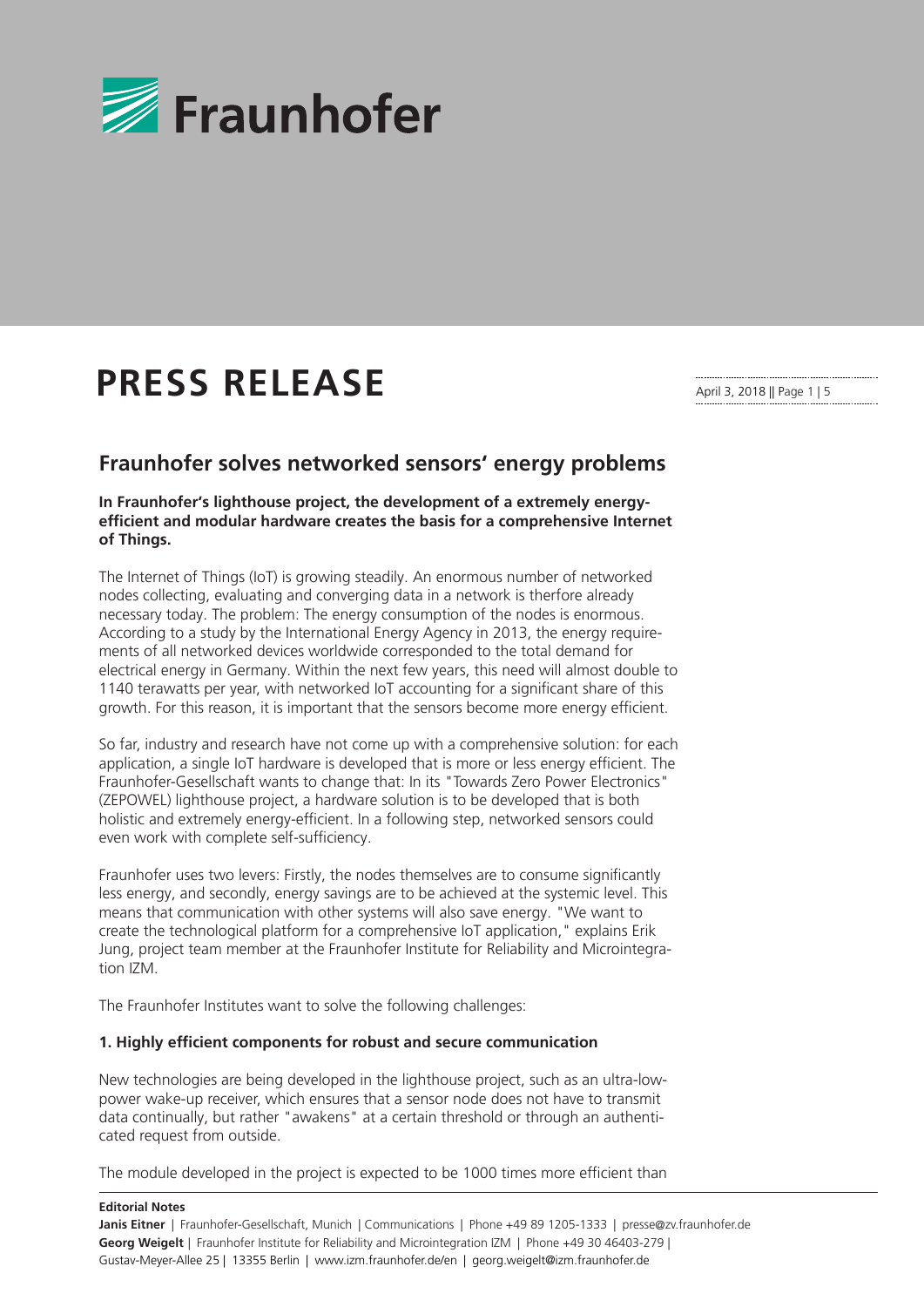

existing standard radio solutions. The receiver responds only to authorized and cryptographically secured signals that are actually relevant for it. In this way, the sensor node can remain in standby mode with minimal power consumption and be activated immediately by the WakeUp receiver as necessary.

**PRESS RELEASE**  April 2, 2018 || Page 2 | 5

#### **2. More accurate measurement with less energy**

In addition, the project is aiming at a unique sensor innovation: an air quality sensor is intended to be coupled with a micro-pump. The pump will then serve as a measuring amplifier by greatly increasing the amount of supplied air. If this attempt is successful, the result will be a sensor that can be built with much less intrinsic sensitivity, while at the same time providing data that is far more accurate. Whereas today's sensors can deliver 5000 measurements at a power of 1250 microwatts per second, the developed sensor is expected to deliver twice as many readings per second with a power of less than 10 microwatts.

The sample sensor is intended to measure the particulate matter in cities. While measurements of particulate matter used to be extremely time-consuming and could therefore only be performed at a few nodes at the same time, the new technology is intended to enable a denser and more accurate measurement. The intelligent networking of the nodes and the connection to common cloud platforms can be used to create a detailed model of fine particulate emissions in cities. The applications are numerous: for example, traffic flow control could be based on it, and navigation systems could adapt their routes to it independently.

#### **3. Sensors supply themselves with electricity even more easily**

Not only is the collection and transmitting of data to be optimized, but also the energy balance of the nodes themselves.

Therefore, a broadband harvester is to be developed, a kind of harvester for ambient energy. Its efficiency is quadrupled in comparison to the current state of the art: to harvest 100 microwatts of power from its environment, it only needs a quarter of the area, namely 5-by-5 square millimeters. The energy harvested in this way is stored in a newly developed thin-film battery, which is integrated directly on the hardware chip. This fully integrated approach of battery, harvester and energy converter is unique in the world.

An example makes clear how this can work: if you throw something on the ground, energy is generated with a bandwidth of a few hertz up to a few kilohertz. An absorber that only resonates at one hundred hertz can therefore only absorb little energy from the throwing. However, if a resonator is developed that can absorb energy over a wide frequency range, significantly more energy is harvested from the throwing.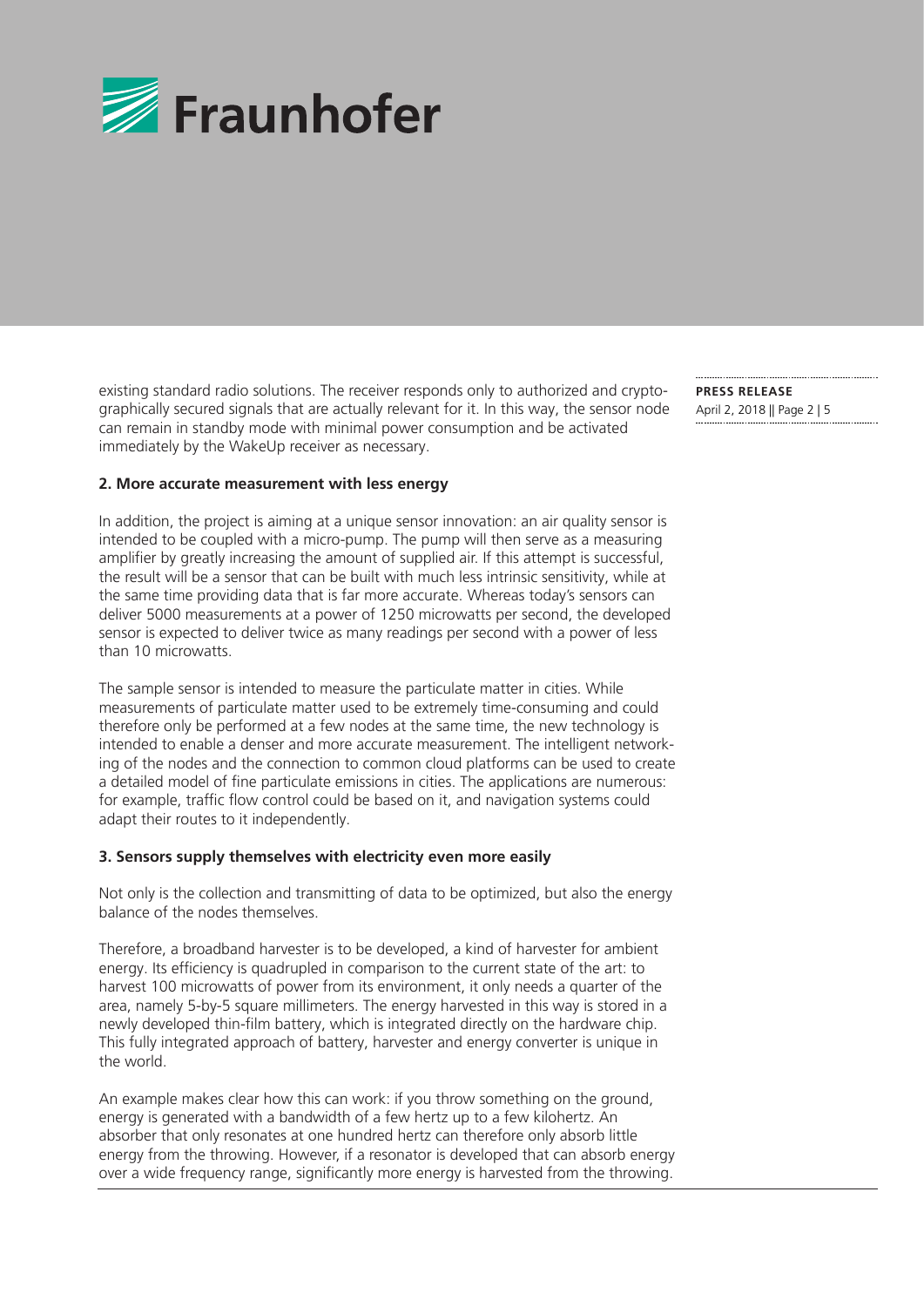

# **4. Modular construction kit for every application** April 3, 2018 || Page 3 | 5

The ZEPOWEL lighthouse project has also set itself the goal of not developing any purely application-specific nodes, but instead a modular approach based on the plug and play principle. "We offer a module for many applications: it's a plug-in system, like with Lego blocks. Click – and it works, "explains Erik Jung. The resulting platform consists of individual innovations created by the institutes which can be combined as desired. While a specific hardware solution has been created for each IoT application, a universal IoT hardware is being developed in this project. Depending on the application, the customer can then "cherry pick" as he prefers.

#### **The partners in the Fraunhofer lighthouse project and their tasks**

# **Fraunhofer Research Institution for Microsystems and Solid State Technologies EMFT**

The Fraunhofer EMFT contributes its expertise in production-oriented microtechnology, innovative sensor solutions and microdosage to the project. In the project, the institute will develop a highly integrated gravimetric CMOS particle sensor consisting of lownoise analog signal processing, a multi-channel, high-performance analog-to-digital converter and subsequent digital signal processing. The system is complemented by a microactuator that allows on-demand media delivery. The actuators, driver electronics and sensors are used modularly as a system-in-package (SIP) in the IoT node. Press contact: Pirjo Larima-Bellinghoven, +49 89 54759-542, Pirjo.Larima-Bellinghoven@emft.fraunhofer.de

# **Fraunhofer Institute for Embedded Systems and Communication Technologies ESK**

The Fraunhofer ESK is principally involved with applied research in the field of information and communication technology (ICT) with a focus on reliable communication systems. The institute works in the fields of communication technologies and architectures as well as design and security for the sectors of networked mobility, industrial communication as well as smart grid and telecommunication. Press contact: Manuela Freese-Wagner, +49 89 547088-353, manuela.freese-wagner@ esk.fraunhofer.de

# **Fraunhofer Institute for Applied Solid State Physics IAF**

The Fraunhofer IAF develops cost-effective and highly efficient power amplifiers and transceiver ICs for the mm-wave frequency range at 60 GHz on the basis of gallium nitride (GaN) on silicon. This approach translates high-performance GaN technology to **PRESS RELEASE**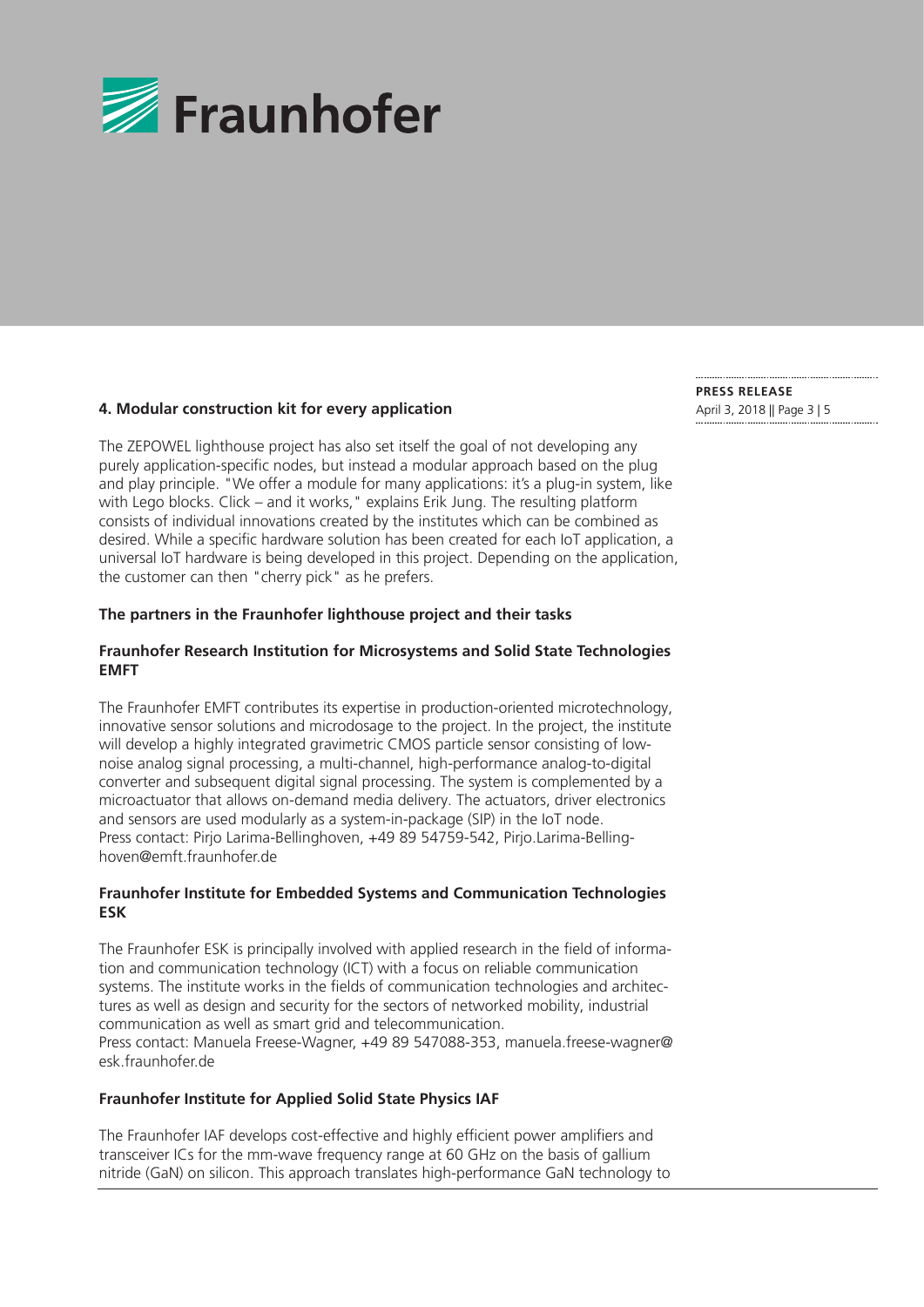

low-cost silicon substrates for mass application. Press contact: Dr. Anne-Julie Maurer, +49 761 5159-282, anne-julie.maurer@iaf. fraunhofer.de

**Fraunhofer Institute for Integrated Circuits IIS**

In the ZEPOWEL Lighthouse Project, the Fraunhofer Institute for Integrated Circuits IIS is working on the development of integrated ultra-low-power radio receivers for ISM bands with standard CMOS technology. In addition to the integration of the radio receiver, encryption procedures are also to be investigated which enable secure wakeup processes with minimal power consumption.

Press contact: Thoralf Dietz, +49 9131 776-1630, thoralf.dietz@iis.fraunhofer.de

# **Fraunhofer Institute for Integrated Systems and Device Technology IISB**

The Fraunhofer IISB performs applied research and development in the business areas of power, energy electronics and semiconductors. In the ZEPOWEL lighthouse project, the Fraunhofer IISB is conducting research on extremely compact power converters of the next generation, while at the same time reducing power loss to a minimum. In close cooperation with its partner institutes, novel technologies for predictive maintenance of cognitive systems are being developed.

Press contact: Dr.-Ing. Bernd Fischer, +49 9131 761-106, bernd.fischer@iisb.fraunhofer. de

# **Division Engineering of Adaptive Systems EAS**

The Fraunhofer IIS/EAS is developing an ultra-low-power circuit for self-sufficient sensor applications. Included are components for universal conditioning and analog-to-digital conversion of various sensor signals that can be automatically migrated between different semiconductor technologies.

Press contact: Sandra Kundel, +49 351 4640-809, sandra.kundel@eas.iis.fraunhofer.de

# **Fraunhofer Institute for Photonic Microsystems IPMS**

The Fraunhofer IPMS is developing an ASIC that converts the energy which is absorbed by the broadband harvester into a charging voltage for the battery. Instead of the battery, the energy can also be stored on a capacitor. In addition, thin-film processes for the production of functional layers that contain lithium are being developed and evaluated in terms of the extent to which they can be used as nanometer-thin electrode and electrolyte materials for miniaturized lithium-ion accumulators in microelectronics. Press contact: Dipl.-Volksw. Moritz Fleischer, +49 351 8823-249, moritz.fleischer@ipms. fraunhofer.de

**PRESS RELEASE**  April 3, 2018 || Page 4 | 5